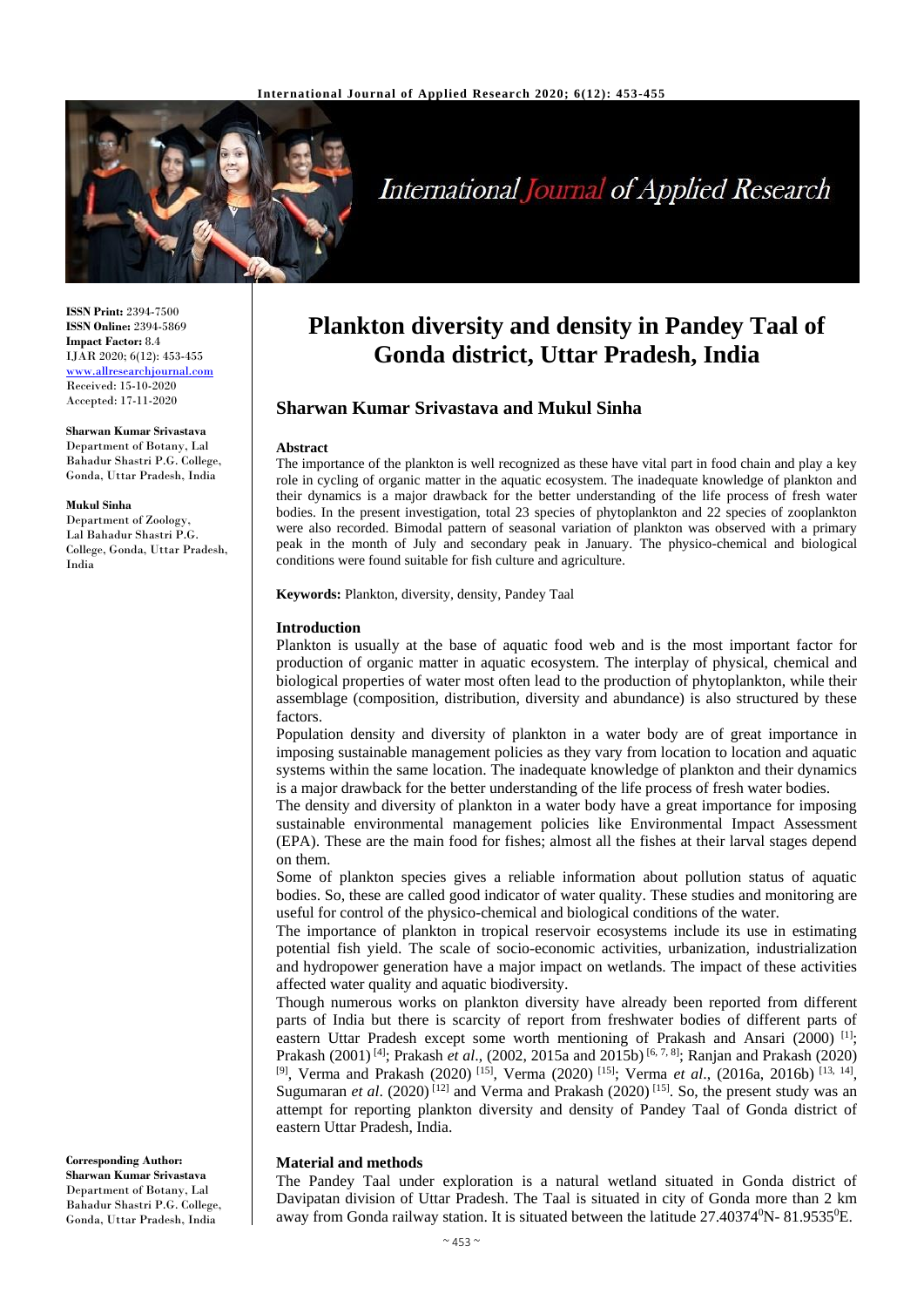

**Fig 1:** Pandey Taal of Gonda District of Davipatan Division of U.P.

The Taal is enriched with several type of vegetation. The water of Taal is used for fish culture. The margin of the Taal is heavily infested by aquatic weeds and the organic deposition causes sedimentation of the Taal.

Plankton samples were collected fortnightly with plankton net of bolting no. 25 with a mesh size 25µ attached with a collection tube at the base of net throughout the year, between 9.00 and 10.00 am. Approx. 50 liter of surface water was sieved through the plankton net and sample was collected inside the collection tube. The sample was transferred to plastic bottle and preserved. Plankton productivity was measured by using Sedge Wick Rafter plankton counting cell and quantities are expressed here as units per liter of the taal water. The diversity of plankton was studied under light microscope with magnification 10X initially and followed by 40X. Plankton were identified with the help of a book entitled "A guide to the study of fresh water biology" written by Needham and Needham  $(1962)^{[3]}$ , Sharma and Sharma  $(2008)^{[10]}$  and other standard literature.

#### **Results and discussion**

In the present study, twenty five species of phytoplankton were found (Table). Out of these 23 genera, 8 belong to Chlorophyceae (*Pediastrum, Ankistrodesmus, Coelastrum Scenedesmus, Botryococus, Colosterum, Crucigenia* and *Chlorella*); 7 to Bacillariophyceae (*Synedra, Navicula, Cymbella, Fragillaria, Melosira, Pinnularia* and *Nitzschia*); 6 to Cyanophyceae (*Anabaena, Spirulina, Microcystis, Raphidiopsis, Merismopedia,* and *Oscillatoria*) and 2 to Euglenophyceae (*Euglena* and *Phacus*). Apart from this 22 species, species of zooplankton were also seen. Of these 7 species belong to Rotifers (*Brachinous, Keratella, Notomate, Notholca, Rotaria, Asplanchna,* and *Lecane*); 8 to Cladocerans (*Diaphnosoma, Daphnia, Simocephalus, Chydorus, Bosmina, Bosminopsis, Sida* and *Macrothrix*), 5 to Copepods (*Cyclops, Mesocyclops, Diaptomus, Heleodiaptomus* and *Nauplius* larva) and 2 Ciliates (*Paramecium* and *Vorticella*). Presence of these species was reported in fresh water bodies of eastern Uttar Pradesh (Prakash, 2001a, Prakash *et al*., 2002 and Sinha *et al*., 2002) [4, 6, 11] . Presence of 23 species of phytoplankton and 22 species of zooplankton shows that the Taal is rich in planktonic diversity.

The annual periodicity of phytoplankton shows that Cyanophyceae dominated and constituted 38.73% of the total phytoplankton followed by Chlorophyceae (31.07%), Bacillariophyceae (24.13%) and Euglenophyceae (6.05%). In the present study the maximum density of phytoplankton was recorded in July (4021 unit/litre) and minimum in the month of April (968 unit/Litre). The annual productivity of zooplankton shows that Rotifers dominated and constituted 32.75% of the total zooplankton followed by Copepods (24.47%), Cladocerans (22.27%) and Ciliates (17.43%). In the present study the maximum density of zooplankton was recorded in July (5849 unit/litre) and minimum in December (1371 unit/litre). Similar observation was made by Ansari and Prakash (2000) [1], Prakash (2001a) [4] and Sinha *et al.*  $(2002)$ <sup>[11]</sup>. The plankton density in the Pandey Taal shows is highly productive.

| Month     | <b>Phytoplankton Group density (Units / Litre)</b> |              |                                 |          |                             | Zooplankton Group density (Units / Litre) |                                      |                 |      |                                       | <b>Total</b> |
|-----------|----------------------------------------------------|--------------|---------------------------------|----------|-----------------------------|-------------------------------------------|--------------------------------------|-----------------|------|---------------------------------------|--------------|
|           | Chlorophyceae                                      | Cyanophyceae | BacillariophyceaeEuglenophyceae |          | <b>Total</b>                |                                           | Rotifera Cladocera Copepods Ciliates |                 |      | <b>Total</b>                          |              |
| Jul.      | 1186                                               | 1464         | 1020                            | 351      | 4021                        | 1735                                      | 1551                                 | 1511            | 1051 | 5849                                  | 9870         |
| Aug.      | 764                                                | 742          | 384                             | 137      | 2027                        | 803                                       | 484                                  | 325             | 215  | 1828                                  | 3855         |
| Sep.      | 542                                                | 510          | 420                             | 171      | 1643                        | 700                                       | 400                                  | 291             | 120  | 1501                                  | 3154         |
| Oct.      | 486                                                | 476          | 339                             | 100      | 1401                        | 652                                       | 377                                  | 251             | 98   | 1378                                  | 2779         |
| Nov.      | 294                                                | 385          | 240                             | 45       | 962                         | 352                                       | 485                                  | 251             | 284  | 1372                                  | 2336         |
| Dec.      | 322                                                | 542          | 280                             | 57       | 1202                        | 433                                       | 393                                  | 263             | 271  | 1371                                  | 2663         |
| Jan.      | 886                                                | 1175         | 920                             | 127      | 3108                        | 1052                                      | 1165                                 | 851             | 895  | 3963                                  | 7071         |
| Feb.      | 502                                                | 422          | 318                             | 32       | 1274                        | 876                                       | 817                                  | 873             | 273  | 2839                                  | 4113         |
| Mar.      | 373                                                | 353          | 220                             | 22       | 968                         | 744                                       | 700                                  | 751             | 386  | 2581                                  | 3549         |
| Apr.      | 254                                                | 653          | 273                             | 73       | 1253                        | 541                                       | 465                                  | 406             | 273  | 1685                                  | 2938         |
| May.      | 298                                                | 658          | 273                             | 69       | 1298                        | 505                                       | 485                                  | 409             | 298  | 1697                                  | 2995         |
| Jun.      | 842                                                | 1042         | 831                             | 203      | 2918                        | 921                                       | 996                                  | 1029            | 793  | 3739                                  | 6657         |
| Total/Av. | 6749/562                                           | 8413/701     | 5243/437                        | 1316/110 | 21721/18109314/776 6334/528 |                                           |                                      |                 |      | 6958/583 4957/41328432/236950152/4179 |              |
| % age     | 31.07 %                                            | 38.73 %      | 24.13 %                         | 6.05 %   |                             |                                           | 32.75 % 22,27 %                      | 24.47 % 17.43 % |      |                                       |              |

**Table 2:** Monthly fluctuations in Plankton Population of Pandey Taal, Gonda

In the present study bimodal pattern of seasonal variation of plankton was observed, with a primary peak in the month of July and secondary peak in January (Table). Similar pattern of plankton distribution were reported in the fresh water bodies of U.P. by Khan and Siddiqui (1974), Ansari and Prakash (2000)<sup>[11]</sup> and Prakash (2001a)<sup>[4]</sup>.

## **Conclusions**

The importance of the plankton is well recognized as these have vital part in food chain and play a key role in cycling of organic matter in the aquatic ecosystem. The present study exhibit that on Pandey Taal is rich in density and diversity of both phyto and zooplanktons and it reveals that this taal is suitable for aquaculture as rotifers are known to be the best food for the fish larvae. Authors found that among the zooplankton, rotifers were dominant group which are the indicators of eutrophication. Therefore, measures must be taken to minimize the water pollution by regulating human activities in watershed areas. Thus, keeping in view the importance of the study, steps should be taken for the conservation and maintenance of the freshwater wetland.